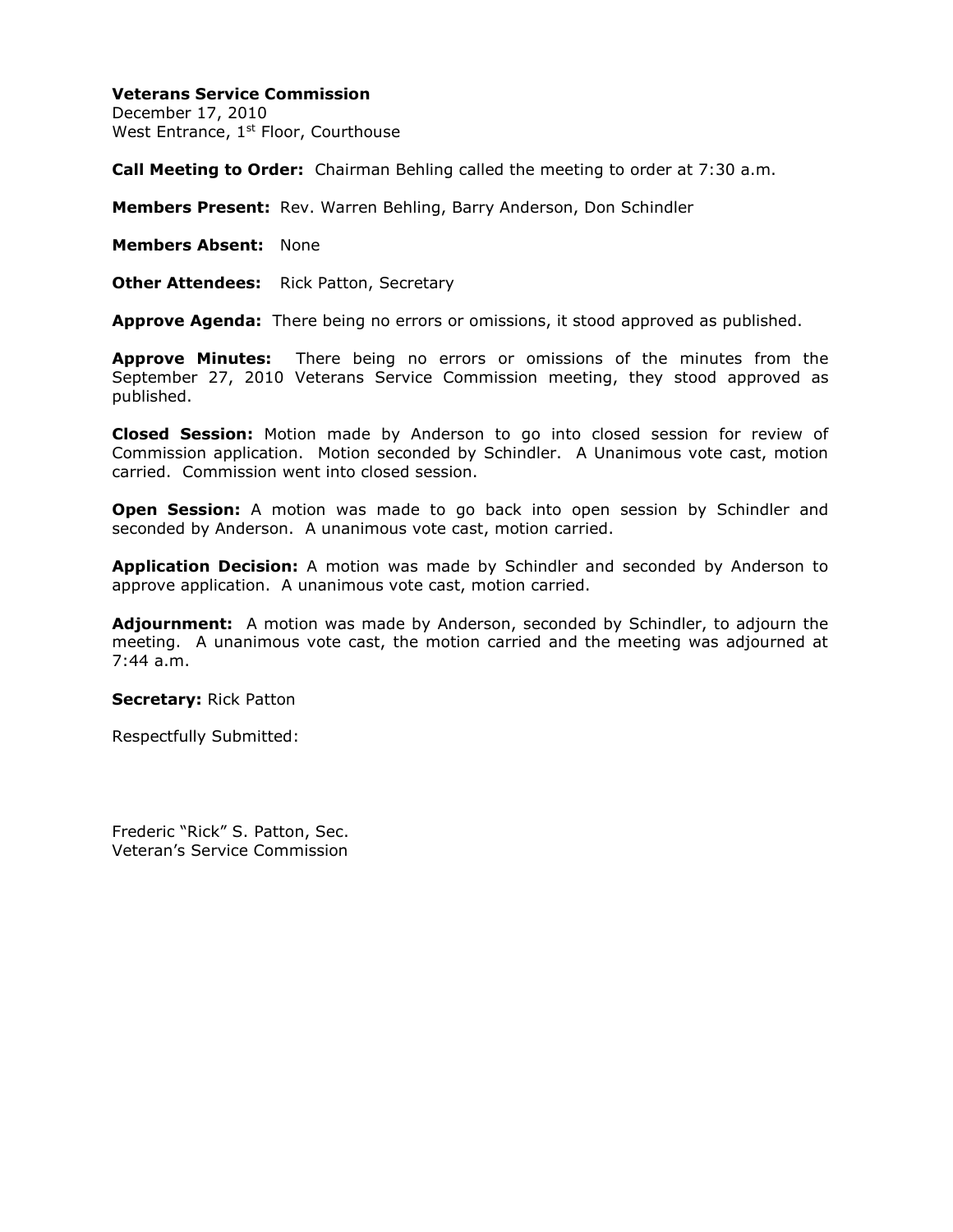## **Veterans Service Commission**

September 27, 2010 West Entrance, 1<sup>st</sup> Floor, Courthouse

**Call Meeting to Order:** Chairman Behling called the meeting to order at 8:00 a.m.

**Members Present:** Rev. Warren Behling, Barry Anderson, Don Schindler

**Members Absent:** None

**Other Attendees:** Rick Patton, Secretary

**Approve Agenda:** There being no errors or omissions, it stood approved as published.

**Approve Minutes:** There being no errors or omissions of the minutes from the August 31, 2010 Veterans Service Commission meeting, they stood approved as published.

**Closed Session:** Motion made by Schindler to go into closed session for review of Commission application. Motion seconded by Anderson. A unanimous vote cast, motion carried. Commission went into closed session.

**Open Session:** A motion was made to go back into open session by Schindler and seconded by Anderson. A unanimous vote cast, motion carried.

**Application Decision:** A motion was made by Schindler and seconded by Anderson to approve application with condition applicant provides remainder of money needed to fulfill obligation first before commission funds be released. A unanimous vote cast, motion carried.

**Adjournment:** A motion was made by Anderson, seconded by Behling, to adjourn the meeting. A unanimous vote cast, the motion carried and the meeting was adjourned at 8:24 a.m.

**Secretary:** Rick Patton

Respectfully Submitted:

Frederic "Rick" S. Patton, Sec. Veteran's Service Commission